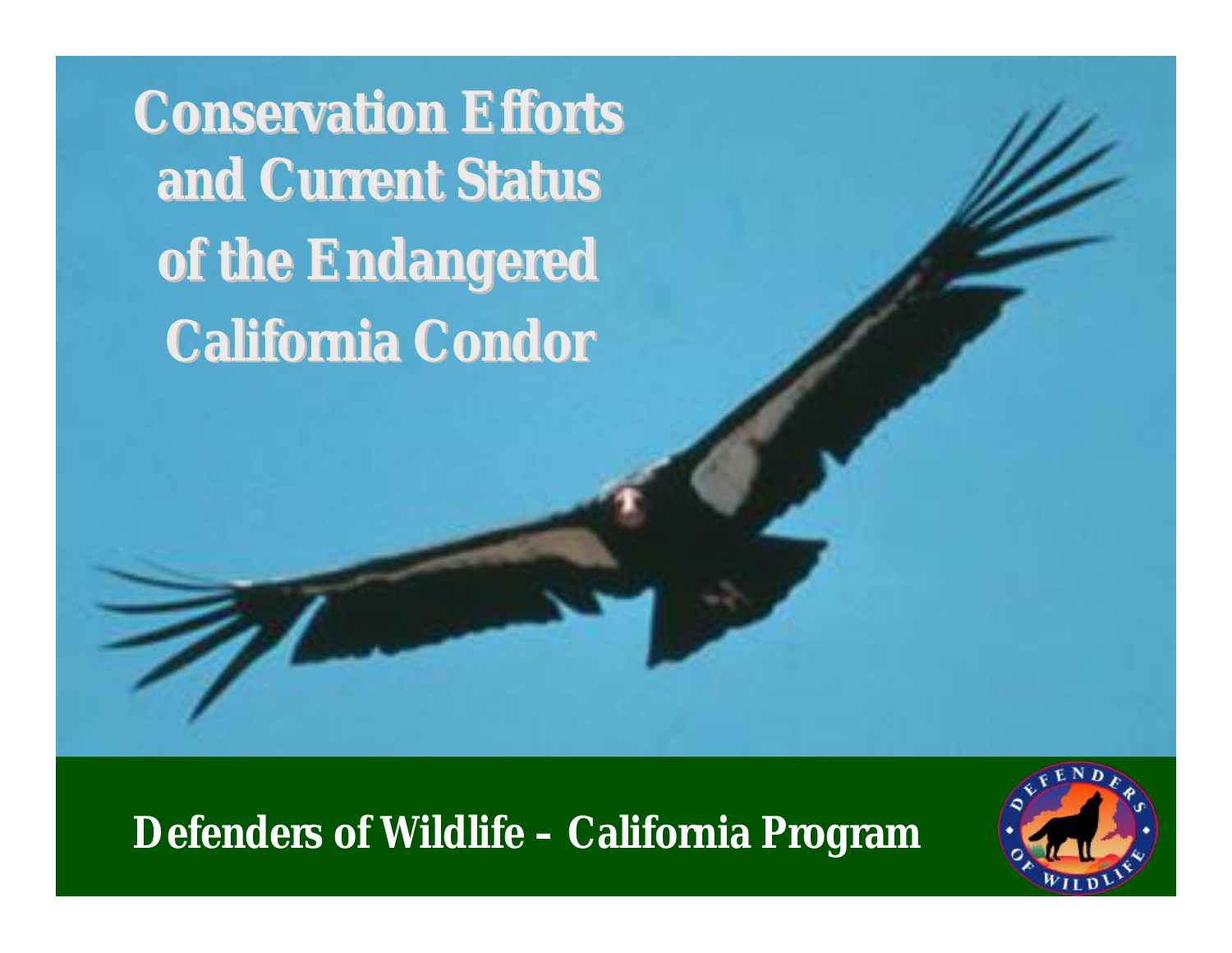### **Basic Condor Facts**

- California condor (*Gymnogyps californianus*), with a wingspan of up to 9.5 feet and weighing 17-25 pounds, is the largest terrestrial bird in North America
- Condors historically ranged throughout Western North America from southern British Columbia to northern Baja California, Mexico, with some ranging as far east as Florida and New York
- Current range is southern coastal ranges from Big Sur to Ventura County and east through the transverse range and the southern Sierra Nevada, with other populations in Baja California and Arizona
- Condors are scavengers, meaning they do not kill for their food, but eat dead animal carcasses – think of them as nature's cleaning crew
- Condors can live 45-80 years, but average about 60 years if conditions are right for their survival

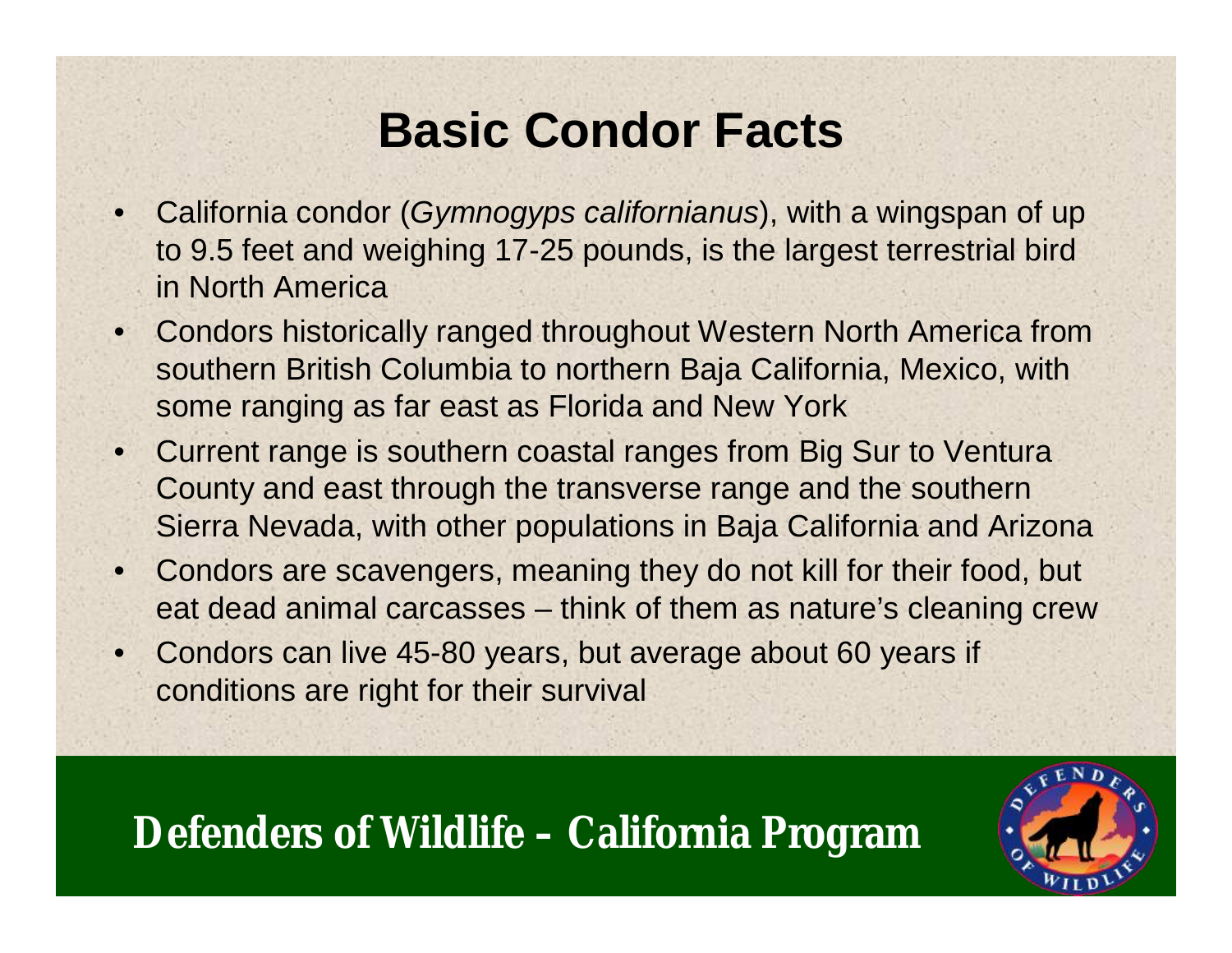# **Conservation Status**

- The California condor was listed by the U. S. Fish & Wildlife Service as endangered on March 11, 1967
- Critical habitat for the California condor was established on September 24, 1976
- The condor was listed as endangered under the California Endangered Species Act on June 27, 1971
- The California condor has been listed as a Fully Protected Species under California state statute since 1953
- There are nearly 300 California condors in the world today, about 70 of which are free-flying in California



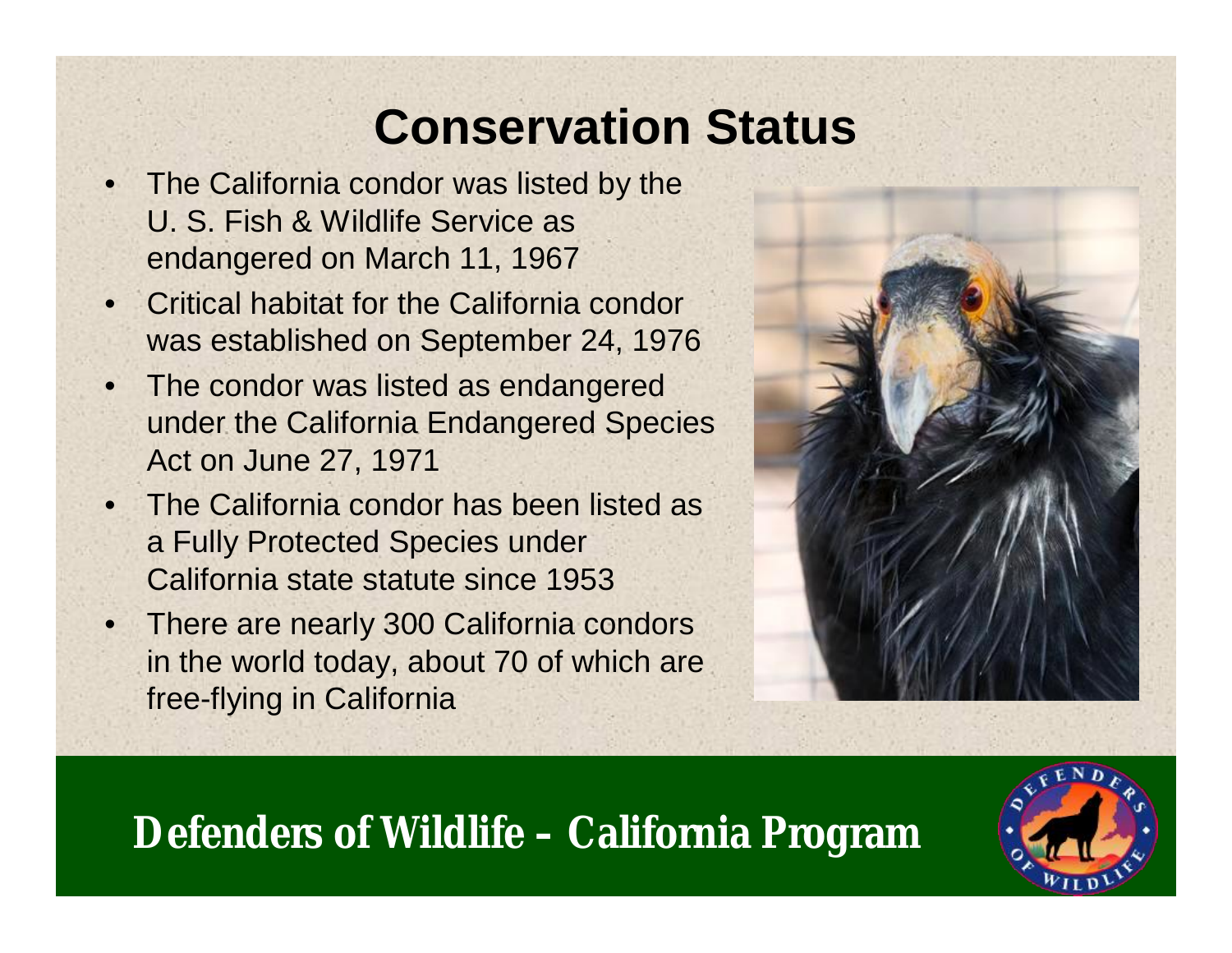## **Captive Breeding & Recovery Program**

- Due to a variety of factors, the population steadily declined during the 20<sup>th</sup> century until there were only 22 California condors known to exist in the world
- The last of the free-flying condors were taken into captivity in 1987 to avoid additional mortality and to preserve as much diversity of the gene pool as possible
- There were no California condors in the wild 1988-1991
- Reintroduction into the wild began in early 1992 and continues today
- The captive breeding program involves the San Diego Wild Animal Park, Los Angeles Zoo, Oregon Zoo, and The Peregrine Fund's World Center for Birds of Prey in Idaho
- Despite vigorous efforts to regularly test condors for lead blood levels and administer chelation treatment as necessary, condors continue to be poisoned and at least 13 have died from lead contamination

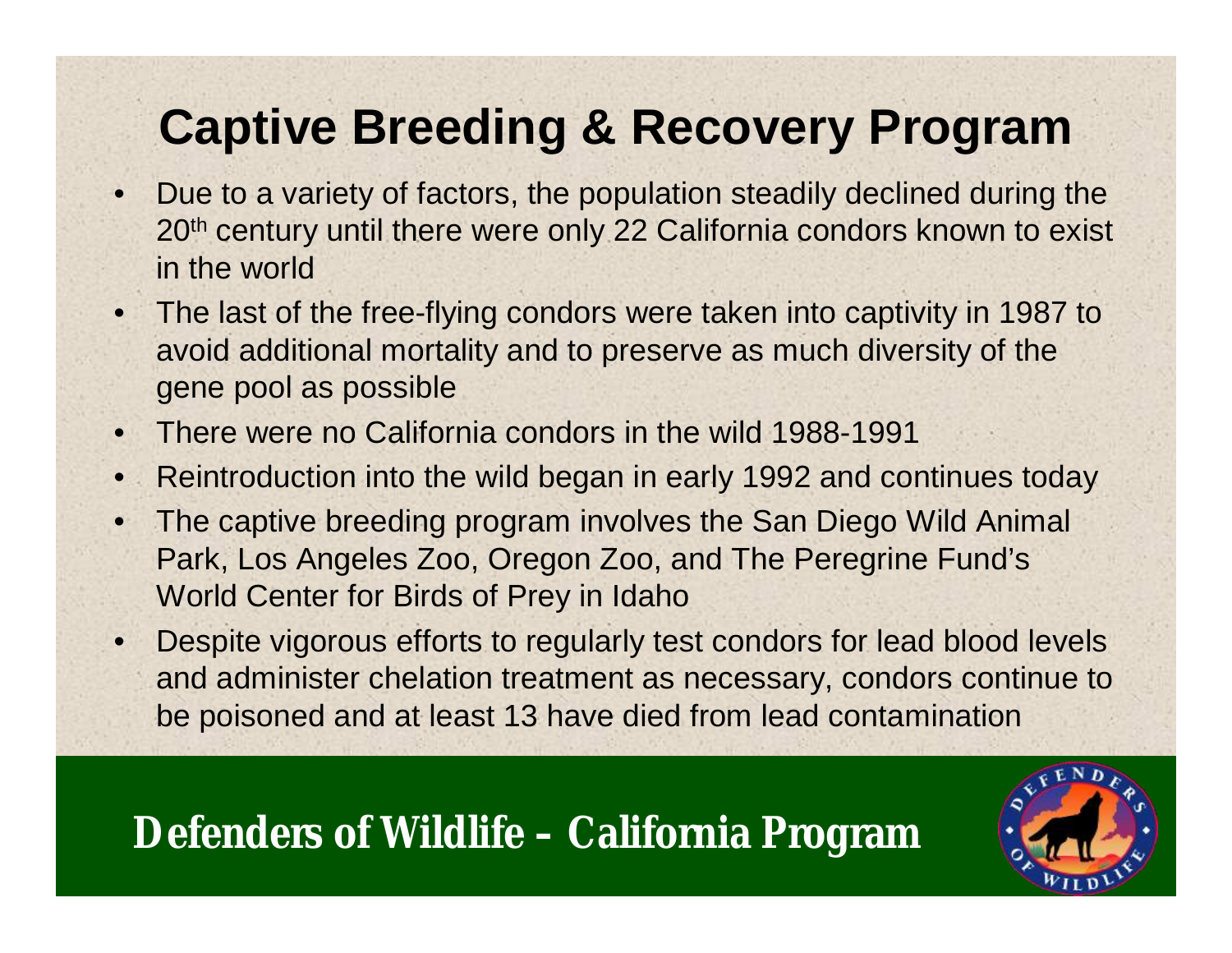## **Threats to Wild Condors**



- Lead poisoning from carcasses or gut piles tainted with lead from ammunition
- **Collision with & electrocution from** power transmission lines and poles
- Ingestion of microtrash (bottle caps, screws, etc.)
- Incompatible development within condor habitat
- Poaching and accidental shooting
- Other sources of poisoning, such as automobile antifreeze and crude oil